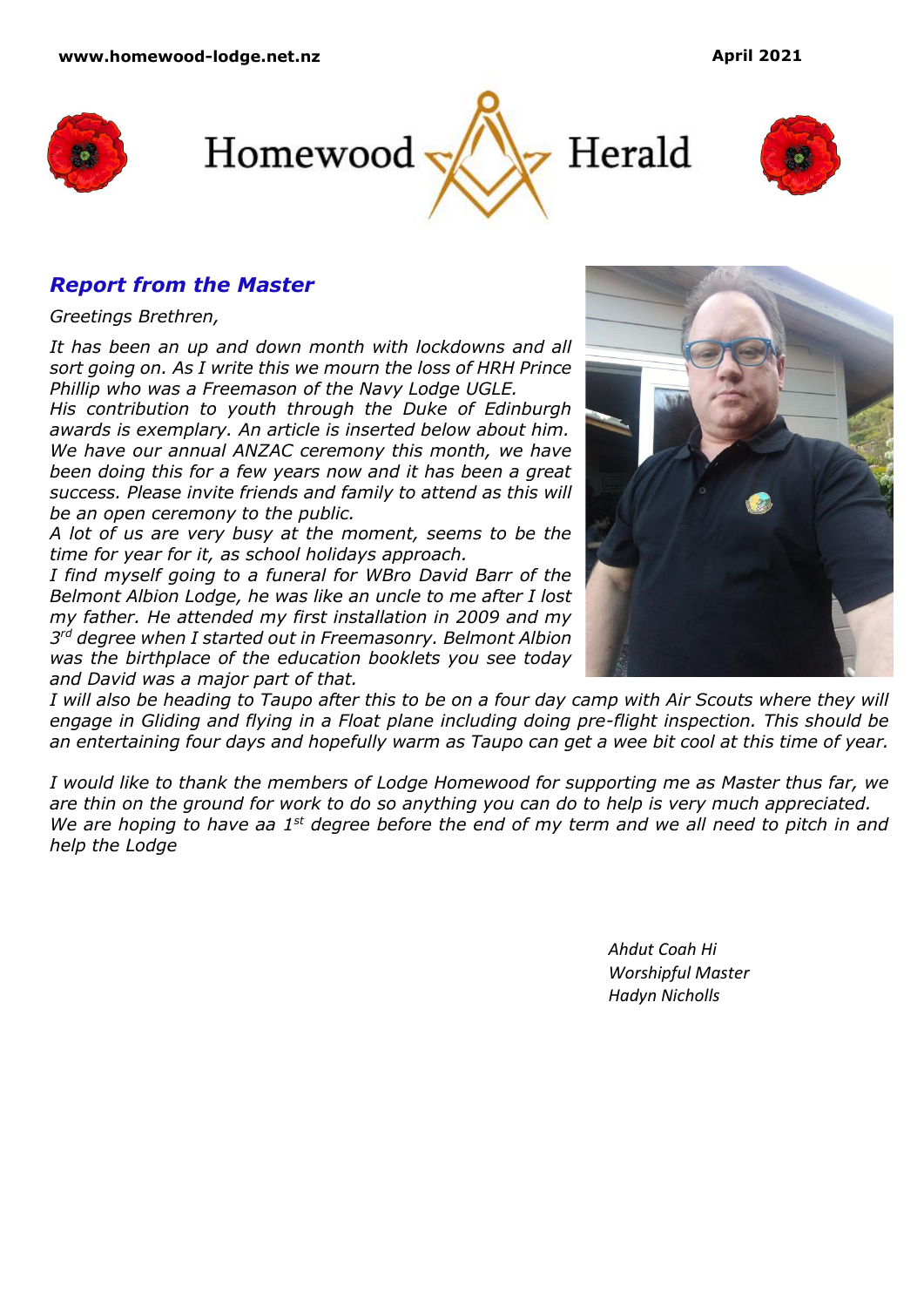#### **HRH Prince Phillip 1921-2021**

His Royal Highness The Duke of Edinburgh started his life in Freemasonry in 1952, at the age of 31. He was initiated into Navy Lodge, No 2612, on 5 December.

On 6 March 1953, HRH Prince Philip progressed to the Second Degree of Freemasonry, before advancing to the Third Degree on 4 May 1953. The United Grand Lodge of England (UGLE) issued his Grand Lodge Certificate on 7 May that same year and he has remained a member to this day. The Duke of Edinburgh was born in Corfu on 10 June 1921, the only son of Prince Andrew of Greece and Princess Alice of Battenberg. He therefore also held the title Prince of Greece and Denmark.



Prince Philip joined the Royal Navy as a cadet in 1939, following in the footsteps of his grandfather, Prince Louis, who was Admiral of the Fleet and First Sea Lord. He had a long and successful career in the Navy and rose to the rank of Commander.

Prince Philip was also a qualified pilot and was the first member of the Royal Family ever to fly out of Buckingham Palace in a helicopter.

The Duke of Edinburgh was known to drop into meetings at his Freemasons Lodge almost unannounced. Navy Lodge has a storied past and an amazing roster of luminaries appear upon its membership roll. The Lodge prides itself on being the premier Naval Lodge in the world, with an unparalleled history that includes four monarchs as past members – King Edward VII, King Edward VIII, King George VI and King George II of the Hellenes.

The Duke of Edinburgh was patron or president of some 800 organisations, with special interests in scientific and technological research and development, the encouragement of sport, the welfare of young people, and conservation and the environment.

Freemasons can also count other members of the Royal Family among their number, including HRH the Duke of Kent, who is the longest-serving Grand Master of the UGLE.

As well as members of the Royal Family, Navy Lodge can proudly name three winners of the Victoria Cross among its past and present members; numerous Admirals, Generals, Vice-Admirals and Senior Officers; as well as other notables such as Sir Ernest Shackleton, Robert Scott – known as 'Scott of the Antarctic' – and many more.

Elsewhere, there is also a Duke of Edinburgh Lodge, No 1182, Liverpool, which was issued a warrant on 2 July 1867 and was consecrated on 1 August 1867. The Lodge was named after Prince Alfred Ernest Albert, who was then Duke of Edinburgh. He was born on 6 August 1844, the second son of Queen Victoria.

In addition, there is a Duke of Edinburgh Lodge in London, No 1259, which was consecrated on 4 May 1869. The Lodge was also named after Prince Alfred Ernest Albert, who became Duke of Edinburgh in 1866.



#### **The Royal Navy Lodge No.621 (now No. 429)**

It was founded on 12th October 1835 by recommendation of the Provincial Grand Master of Kent The Hon. William Thomas Eardley Twistleton Fiennes.

There is a local tradition that the original Royal Navy Lodge was formed by personnel of the Royal Navy and that meetings were held aboard a warship stationed in the Downs.

A Lodge No. 282 was constituted at Deal on 8th June 1762 which four years later took the name Royal Navy Lodge. The last initiate was registered at Grand Lodge on 13th October 1810, after which date no more returns were made and erasure took place on the 4th December 1822. The warrant was surrendered and is preserved among the archives of Grand Lodge. No more

information regarding the activities of that Lodge can be obtained. No reference is made in our Lodge minutes to suggest a relationship with any previous Lodge and therefore the only connection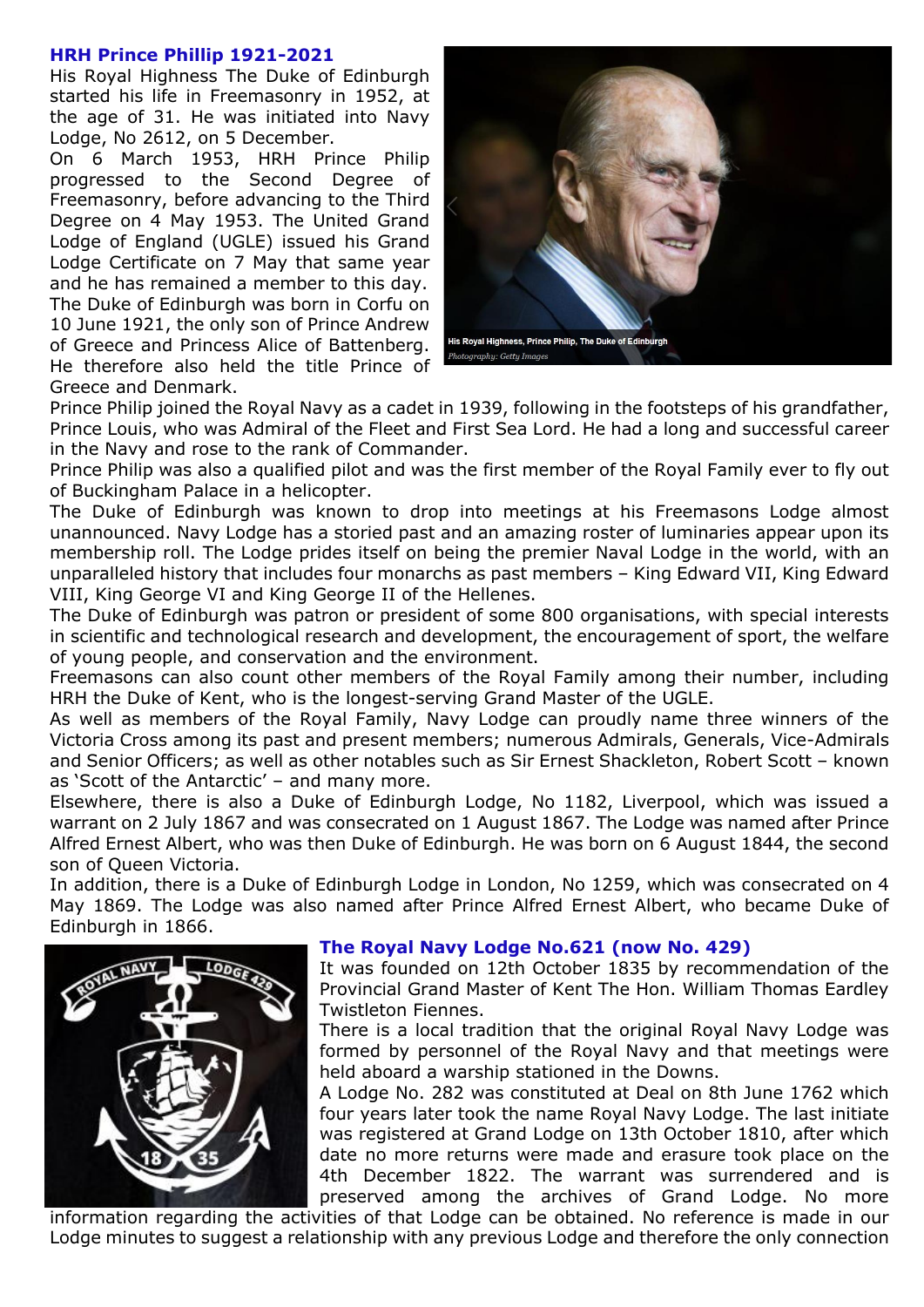between the two is the name "Royal Navy". In spite of its name at no time did we have a predominant service membership. There is no reference to a naval rank in the list of the petitioners for the warrant and in the decade that 'Bro Robert Gould' and his friends were initiated, the trades of the brethren who were admitted to the craft included Victuallers, Master Mariners, Stationers, Book Makers and Shoe Makers.

In a book entitled 'Prestonian Lecture 1980' Robert Freke Gould Masonic Historian 1836-1915 writes:

*"Gould's dairy for the year 1856, preserved in the Library at Freemasons' Hall, is typical of that kept by a young, newly joined soldier of Gould's time – and probably of every other age. There are references to 'subs' from the 'governor' of £20 and £5 from mother and details of the comings and goings of draft records of Lodge meetings attended."*

Whilst stationed at the Depot of the 31st Foot at Walmer, Gould was initiated into the Royal Navy Lodge at Ramsgate on 8th December 1855. Fifty years later it was said of him *"His enthusiasm for Masonry at this early stage of his career was evidently of no mean order for he introduced four subalterns to accompany him through the ordeal of initiation the same evening."*

The Royal Navy Lodge has held its meeting in a number of Inns and Taverns including the Cinque Port Arms, Castle Tavern, Woodman Inn, Trafalgar Inn, Rose Inn, Freemasons Tavern and the Royal Hotel.

As time progresses new ideas develop and Freemasonry in Ramsgate flourished. Other lodges had been founded and it was thought that a real masonic home worthy of the order was necessary. The initiative was taken by a body of Masons who formed the "Lewises Corporation" and a building, now known as the Masonic Temple St Lukes Avenue, was purchased. The Royal Navy Lodge was invited to participate in the use of this building and WBro W J Dudlet Worshipful Master and three other PM were successful in completing the necessary arrangements. This was accomplished in January 1912 and since then the Lodge has been holding their meeting here at St Lukes Avenue Ramsgate.

On Monday 28th June 1841 the Provincial Grand Lodge was held in the Royal Hotel Ramsgate, the programme was:

Provincial Grand Lodge opened at 10:30 am

Lodge formed a procession at 11:00am

The procession entered the Church at 1pm

From Church the procession returned to the Lodge Room

Provincial Grand Lodge was closed in due form and solemn prayer at 3pm, after which the brethren sat down to a sumptuous dinner provided by Bro Hiscock (Treasurer). After dinner several toasts were drunk and several songs were song. The Brethren kept it up till 11 o'clock and the greatest harmony prevailed.

The Royal Navy Lodge No 429 celebrated its centenary on 4th November 1935 with a Church Service at the Holy Trinity Church followed by a luncheon at the Granville Hotel Ramsgate. This was then followed by a Lodge meeting where The Deputy Prov Grand Master WBro W F Blay, The

Deputy Provincial Grand Master, The Assistant Provincial Grand Master and Provincial Chaplin were in attendance.

The 150th anniversary was celebrated on 6th November 1985, when we were honoured with the presence of The Deputy Provincial Grand Master V Worshipful Bro. Lt. Col Alexander.

On the foundation laid in 1835 the present superstructure has been erected. Time brings changes in all things, but as always, we are taught that Freemasonry toils to make a man better, to refine his thoughts, purify his sympathy and broaden his outlook, for "Even mean self-love becomes by force divine, the scale to measure others wants by thine"